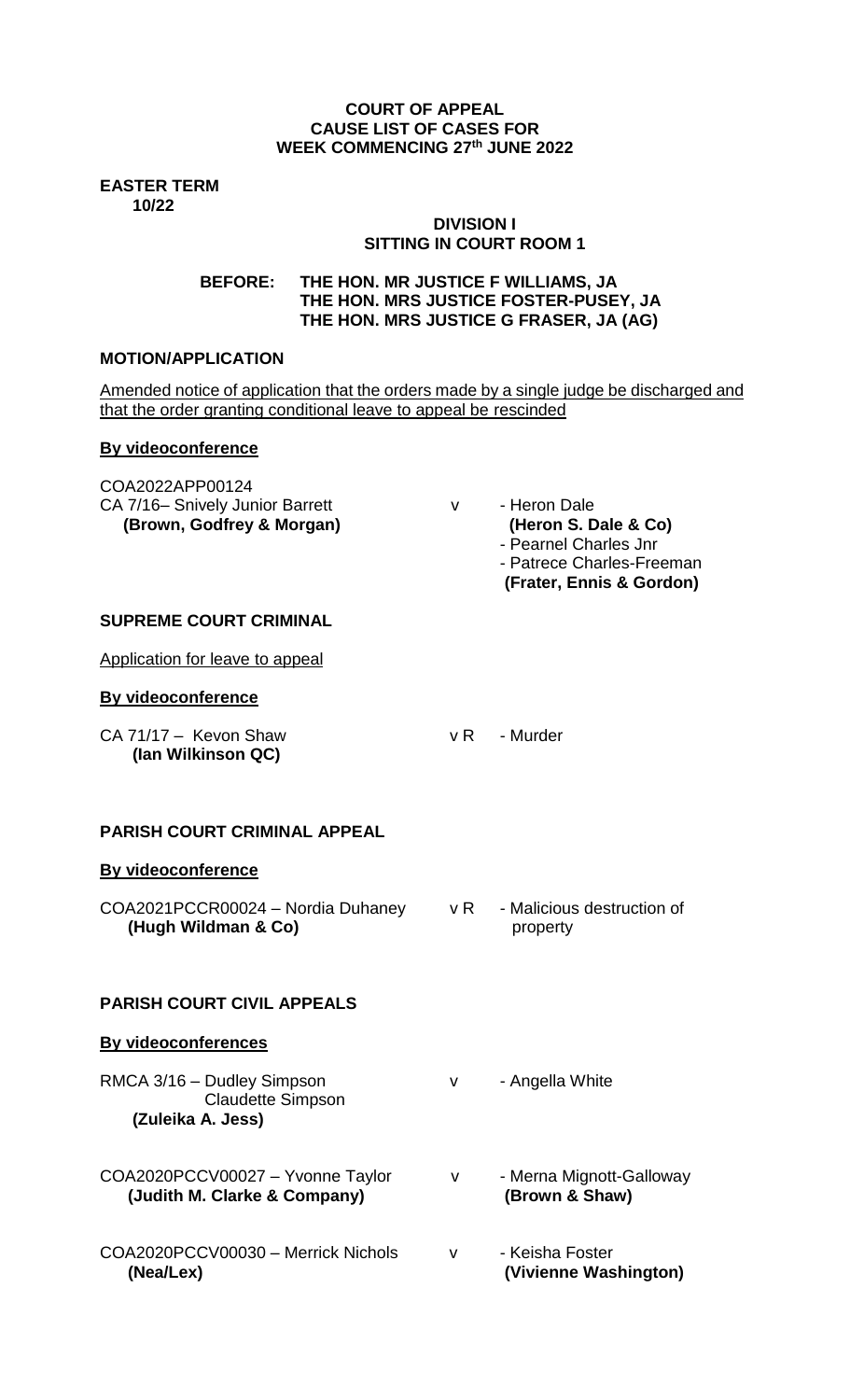### **DIVISION II SITTING IN COURT ROOM 2**

### **BEFORE: THE HON. MISS JUSTICE P WILLIAMS, JA THE HON. MISS JUSTICE SIMMONS, JA THE HON. MR JUSTICE BROWN, JA**

#### **SUPREME COURT CRIMINAL**

#### Application for leave to appeal

### **By videoconferences**

| CA 15/17 – Ricardo Cushnie                                | v R | - Murder |
|-----------------------------------------------------------|-----|----------|
| CA 13/17 - Thad Campbell<br>(Ann-Marie Feurtado-Richards) | v R | - Murder |
| <b>SUPREME COURT CRIMINAL APPEAL</b>                      |     |          |
| By videoconference                                        |     |          |
| CA 3/17 Thad Campbell<br>(Ann-Marie Feurtado-Richards)    | v R | - Murder |

## **PARISH COURT CRIMINAL APPEAL**

### **By videoconference**

| COA2021PCCR00001 - Donovan Codner | - Indecent assault |
|-----------------------------------|--------------------|
| (Christopher Townsend)            |                    |

## **PARISH COURT CIVIL APPEALS**

# **By videoconferences**

| COA2020PCCV00028 - Oswald Sinclair | v | - Walloh Morle        |
|------------------------------------|---|-----------------------|
| (Paris & Company)                  |   | - British Caribbean   |
|                                    |   | Insurance Company Ltd |

# COA2020PCCV00029 – Merlene Wilson v - Headley Clarke **(Paris & Company) (Brown, Godfrey & Morgan)**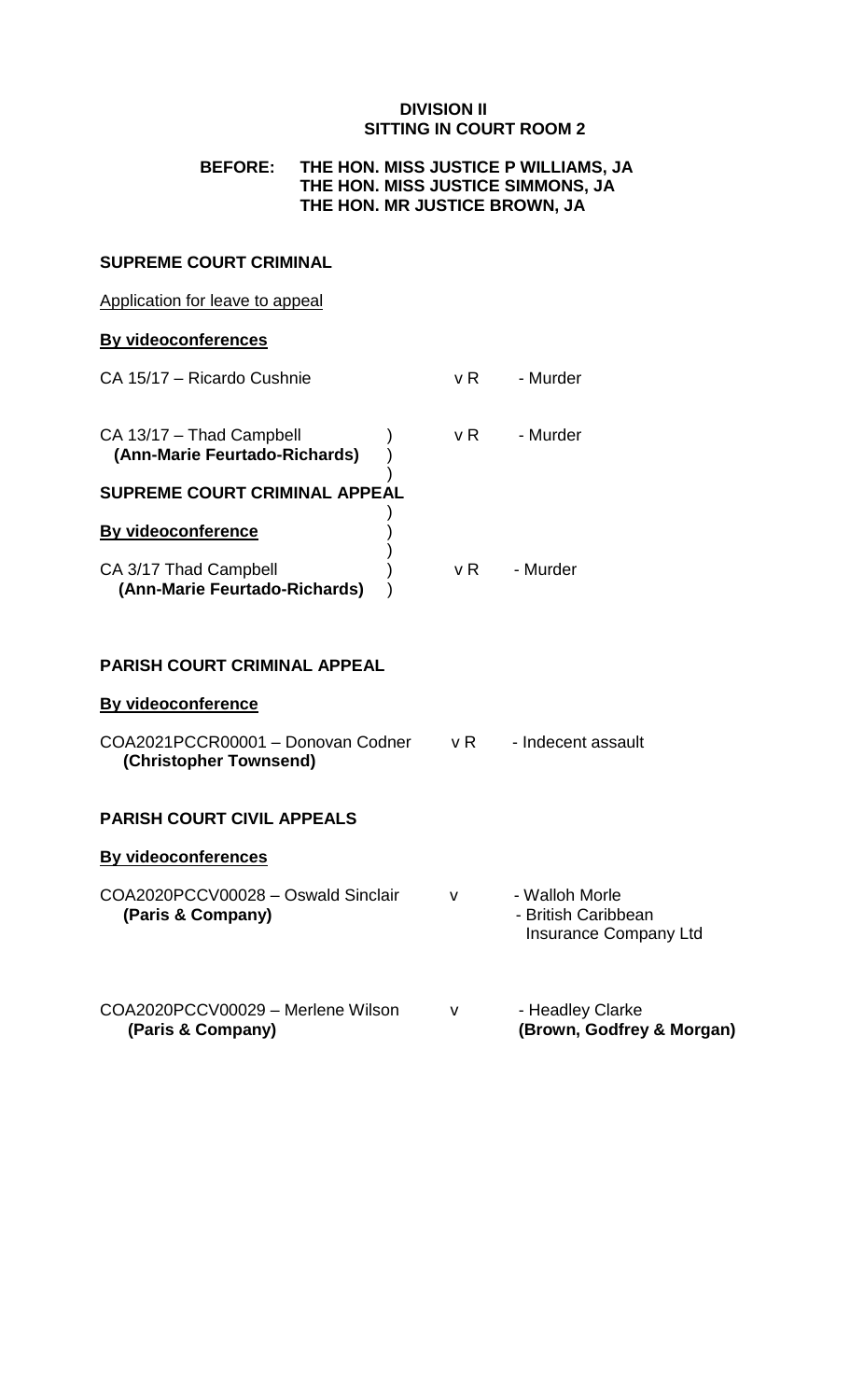#### **CHAMBERS**

**BEFORE THE HONOURABLE MR JUSTICE F WILLIAMS JA ON TUESDAY 28 th JUNE, 2022.**

**Case management conference and notice of application to dispense with procedural requirement**

#### **2:00 PM – By teleconference**

| CA 99/05 - Kingsley Thomas | - Collin Ennis  |
|----------------------------|-----------------|
| (Vaccianna & Whittingham)  | (Wilkinson Law) |

**Case management conference and application for extension of time to file record**

#### **2:30 PM – By teleconference**

| COA2022APP00041<br>COA2021CV00007 - Kevin Sudeall<br>- Joyce Ramdeen Sudeall<br>(Legal Chambers) | v | - Garfield Sinclair<br>- Lynsetta Sinclair<br>(Earle & Wilson) |
|--------------------------------------------------------------------------------------------------|---|----------------------------------------------------------------|
|--------------------------------------------------------------------------------------------------|---|----------------------------------------------------------------|

#### **BEFORE THE HONOURABLE MISS JUSTICE SIMMONS, JA ON TUESDAY 28 th JUNE, 2022.**

#### **Case management conference**

#### **2:00 PM – By teleconference**

| CA 138/07 - David Brown | - Garfield Vassell           |
|-------------------------|------------------------------|
| (Verleita Green)        | - Alumina Partners of        |
|                         | Jamaica (now named           |
|                         | <b>JISCO Alpart Jamaica)</b> |

 **(Michalene Lattore)**

#### **Case management conference**

#### **2:15 PM – By teleconference**

COA2020CV00048 – Paymaster (Jamaica) Ltd v - Paul Lowe,<br>
(Nunes Scholefield Deleon & Co) (Chen, Green & Co) **(Nunes Scholefield Deleon & Co)** 

#### **Case management conference**

#### **2:30 PM – By teleconference**

COA2022CV00015 – Norman Washington Burton v - The Director of Public **(Lawrence L. Higgins)** *Prosecutions*  - Andrea Simpson **(Nelson, Brown, Guy & Francis)**